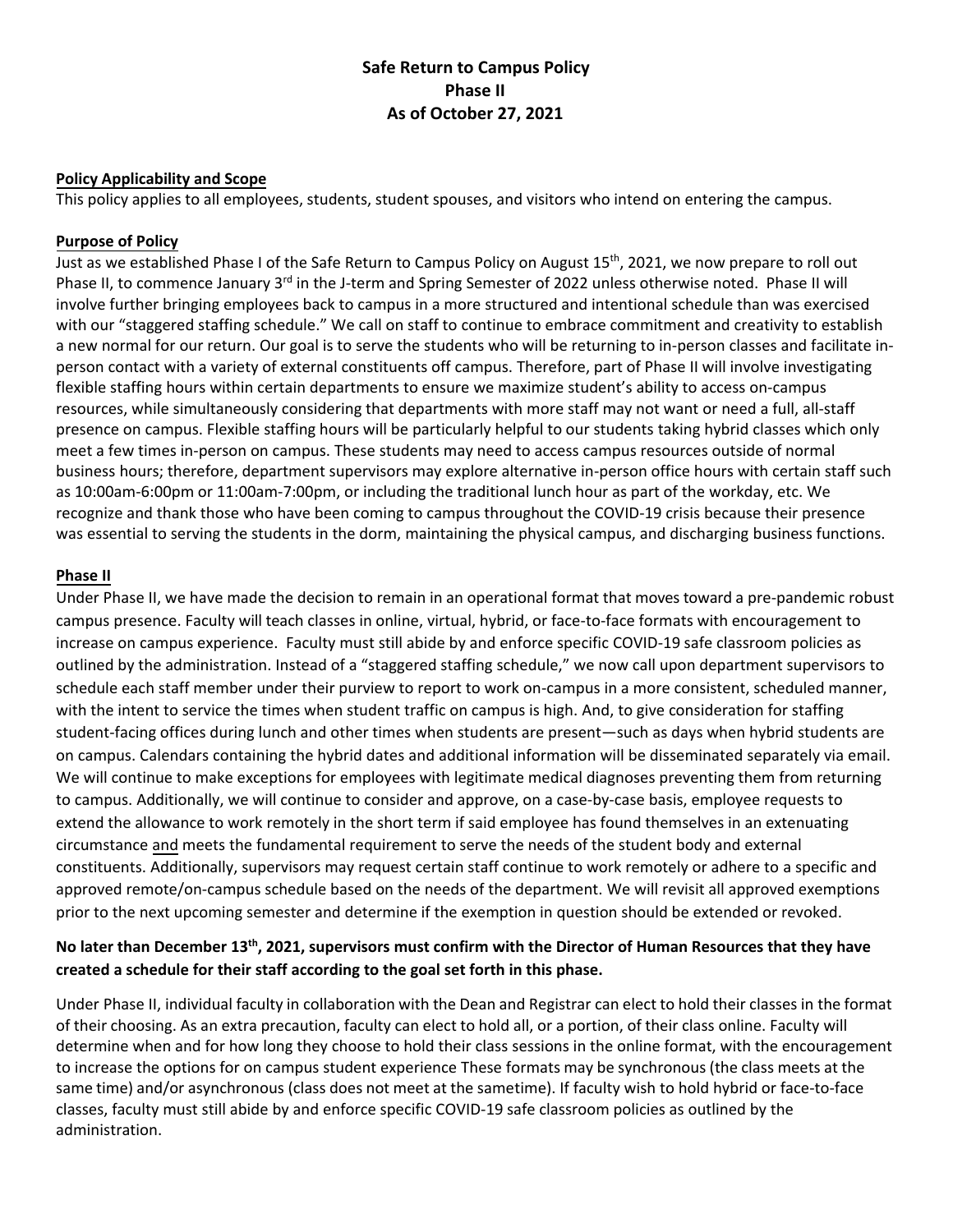Potential class formats include online, virtual, hybrid, and face-to-face. At this tier, students should not assume that all classes are online. If a student has a question with respect to their class format, they should contact the professor to clarify modality.

For future reference, we plan to implement our final Phase, Phase III at the start of the Fall 2022 Semester. Phase III will become Wesley's "new normal" and require all employees to return to in-person work for much of the work week, barring an approved medical exemption. More information will be distributed by August 2022.

Under Phase II, and in collaboration with the Office of Community Life and the Office of Residence Life we have decided to keep commuter students in Straughn through the Spring semester of 2022. Under the future Phase III, commuter students will be shifted out of Straughn and we will re-establish the New Residence Hall as the primary dormitory for both single and commuter students. This shift will be rolled out Summer 2022.

As with Phase I, we will continue to be guided through COVID-19 by CDC guidelines, DC law, and practices within the DMV higher educational community. We recognize this means requirements may change over the period. We will notify all members of the community of current requirements.

### **Vaccination Requirements**

The current rule, effective August 15, 2021, unless an exception was granted, all persons over 12 years of age, including all employees, students, and student spouses living on campus, and/or attending or teaching in-person classes, and/or serving as on-campus staff, are required to show proof of vaccination. Visitors to the campus must also comply with these requirements

International students arriving in the U.S. to live on campus are required to abide by United States quarantine rules applicable at the time of their arrival and will be sequestered for this period in Wesley housing. During or immediately after this quarantine period, these newly- arrived international students will be required to be vaccinated.

### **Exceptions/Accommodation Requests**

If an Employee, Student, or Student spouse has a medical reason that prevents them from receiving the vaccination, they must request a reasonable accommodation from the Office of Student Life for students and visitors, and the Office of Human Resources for employees, to obtain an exception to the vaccination requirement. To request an accommodation for a medical reason, the individual(s) should provide a signed statement from a physician that the vaccination would be injurious to the individual's health and well-being (without disclosing a diagnosis).

### **Reservation of Rights**

The Administrative Council reserves the right to continue to set regular business hours and holidays and to identify those employees who are essential to in-person campus services and off-campus personal contact with constituents.

Failure to comply with the Safe Return to Campus Policy could result in denial of access to the workplace and/or campus, including being precluded from using campus facilities.

The Administrative Council recognizes that the ongoing pandemic creates special challenges for families with children in school or day care as a child may have to stay at home because of a sign of any illness until the symptoms pass and a COVID test is negative. Supervisors and professors should consider these circumstances in the way we consider school closings for snow, sometimes referred to as "liberal leave."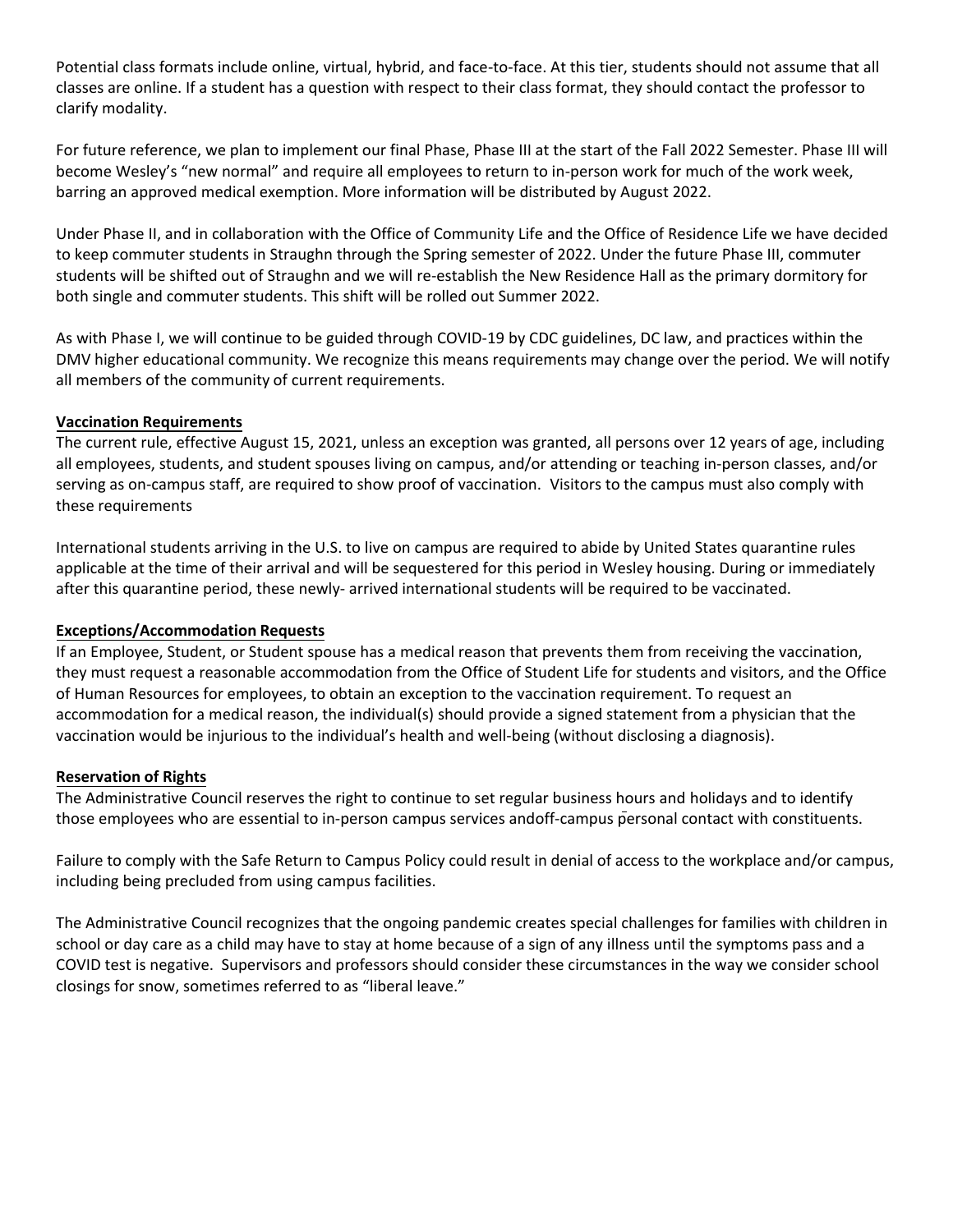# **Wesley Theological Seminary Policiesfor Fully Vaccinated Persons and Unvaccinated Minors**

The following quidelines are pursuant to the Safe Return to Campus Policy and the Modified Tier 2 Protocol.

*Furthermore, the following guidelines are aligned with recommendations from DC Health Guidelines and Mayor Muriel Bowser's "Guidance on Face Coverings for General Public" announcement, Posted July 30, 2021, viewable here: [https://coronavirus.dc.gov/sites/default/files/dc/sites/coronavirus/page\\_content/attachments/Masks\\_Guidance\\_DCHea](https://coronavirus.dc.gov/sites/default/files/dc/sites/coronavirus/page_content/attachments/Masks_Guidance_DCHealth_COVID-19_2021-7-30.pdf) [lth\\_COVID-19\\_2021-7-30.pdf](https://coronavirus.dc.gov/sites/default/files/dc/sites/coronavirus/page_content/attachments/Masks_Guidance_DCHealth_COVID-19_2021-7-30.pdf)*

> *Note: When this policy is amended or superseded, changes will be posted on the Wesley website and students and employees will be notified via the email on file.*

## **Proof of Vaccination Submission Guidelines**

**Employees:** Appropriate documentation (includes physical presentation of vaccination card, or scanned electronic copy of vaccination card, or photocopy of vaccination card, or letter from physician stating confirmation of vaccination inclusive of date and time stamp) sent to Director of Human Resources. Kept undersecure file with other employee records.

**Students:** Appropriate documentation (see above) sent to the Office of Community Life (OCL). Kept under secure file with other student health records.

**Campus Visitors:** Signs with scannable QR codes will be posted on all entrance doors to campus buildings and dorms. Visitors must scan the QR code with their phone and fill out the COVID-19 questionnaire form that the QR code links to. Please note, employees and students are NOT required to complete the questionnaire. Submitted COVID-19 questionnaires are received and reviewed by Human Resources, and if necessary, the Director of Human Resources will reach out to visitors to collect more information. If you or your office is expecting a visitor, please let them know in advance that the questionnaire is required.

### **Masking Protocol – Per Mayor Bowser's "Guidance on Face Coverings for General Public"**

"Masks are a powerful tool for preventing the spread of the virus that causes COVID-19. Masks act as a simple barrier to help prevent respiratory droplets from traveling into the air and to other people when the person wearing the mask talks, coughs, sneezes, or raises their voice. This is called source control. Wearing masks is important to prevent asymptomatic spread of the virus that causes COVID-19." – Per ["Guidance on Face Coverings for General Public"](https://coronavirus.dc.gov/sites/default/files/dc/sites/coronavirus/page_content/attachments/Masks_Guidance_DCHealth_COVID-19_2021-7-30.pdf).

**Indoors:** Masks must be worn inside Wesley buildings at all times. This includes the Library, Refectory, Student Lounge, and Commuter Lounge. A mask is not required during the following activities/situations indoors at Wesley when a person is:

- Actively eating or drinking, including when taking Communion during a Chapel service
- Alone in an enclosed office
- Giving a speech for broadcast or an audience, provided no one is within six feet of the speaker

**Outdoors:** According to one's own comfort level, a person may choose whether to wear a mask. Community members who choose not to wear a mask should respect others' decisions and maintain appropriate physical distance from those wearing masks.

**Residents:** Fully vaccinated persons may visit with a small group (10 or under) of fully vaccinated persons indoors in a private setting (e.g. a dorm bedroom) without wearing a mask under DC Health guidelines. Residents must wear a mask in all dorm common areas such as the lobbies, communal kitchens, laundry rooms, hallways, and lounges.

### **Cleaning Protocol**

Per DC Health guidelines, it is possible to catch COVID-19 by touching surfaces or objects contaminated with the virus, and then touching your mouth, nose, or eyes. However, this is less common than person-to-person spread, and the risk is much lower. The Wesley facilities team will continue to be diligent in frequently cleaning surfaces, rather than